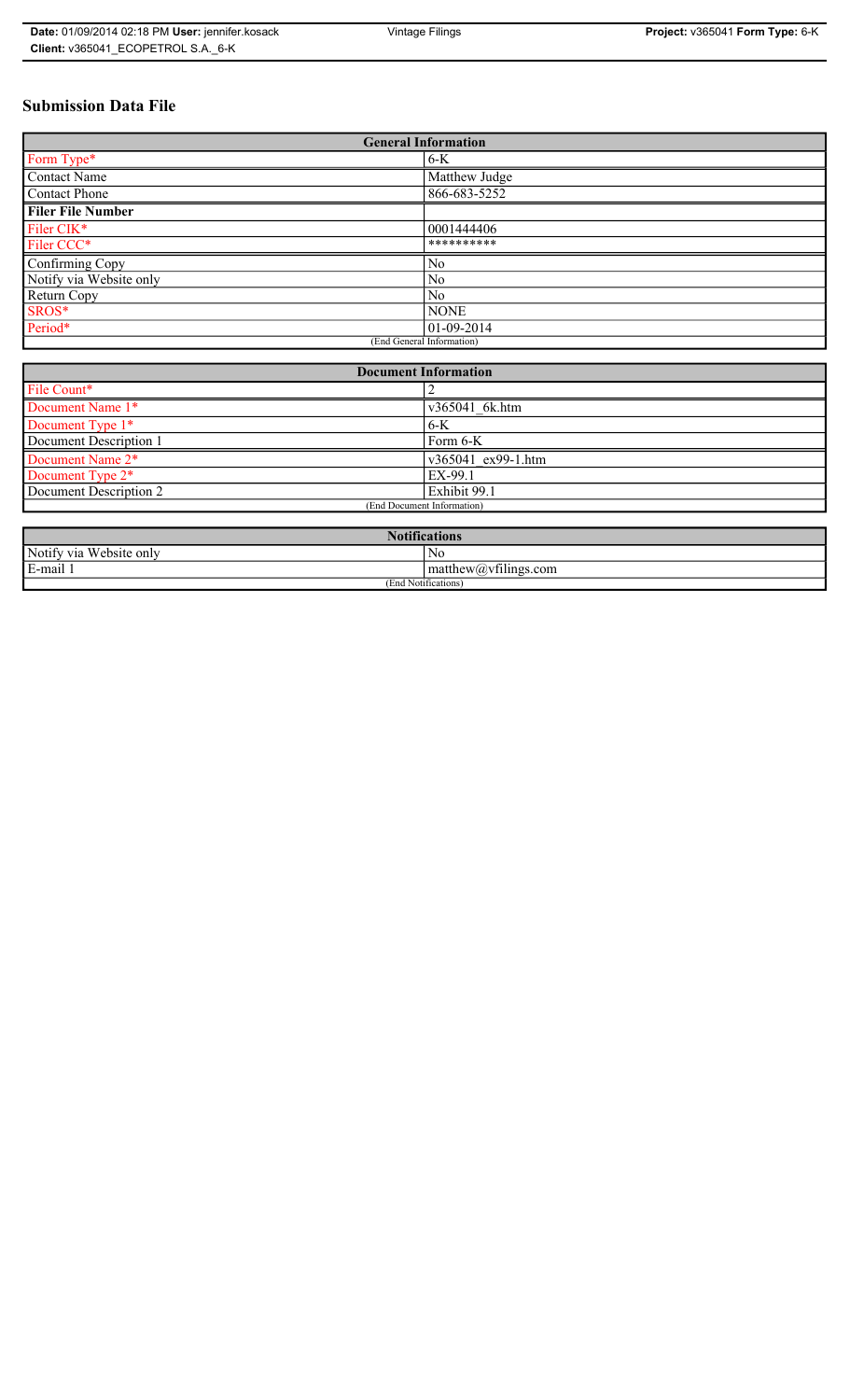# **SECURITIES AND EXCHANGE COMMISSION Washington, D.C. 20549**

## **FORM 6-K REPORT OF FOREIGN PRIVATE ISSUER PURSUANT TO RULE 13a-16 OR 15d-16 OF THE SECURITIES EXCHANGE ACT OF 1934**

January, 2014

Commission File Number: 333-153452

**ECOPETROL S.A.**

*(Exact name of registrant as specified in its Charter)*

Carrera 7 No. 37 – 69 BOGOTA – COLOMBIA *(Address of registrant's principal executive offices)*

Indicate by check mark whether the registrant files or will file annual reports under cover Form 20-F or Form 40-F.

Form 20-F  $\boxtimes$  Form 40-F  $\Box$ 

Indicate by check mark if the registrant is submitting the Form 6-K in paper as permitted by Regulation S-T Rule 101(b)(1):

 $Yes$   $\Box$  No  $X$ 

Indicate by check mark if the registrant is submitting the Form 6-K in paper as permitted by Regulation S-T Rule 101(b)(7):

 $Yes$   $\Box$  No  $X$ 

Indicate by check mark whether by furnishing the information contained in this Form, the registrant is also thereby furnishing the information to the Commission pursuant to Rule 12g3-2(b) under the Securities Exchange Act of 1934.

 $Yes$   $\Box$  No  $X$ 

If "Yes" is marked, indicate below the file number assigned to the registrant in connection with Rule 12g3-2(b): 82- N/A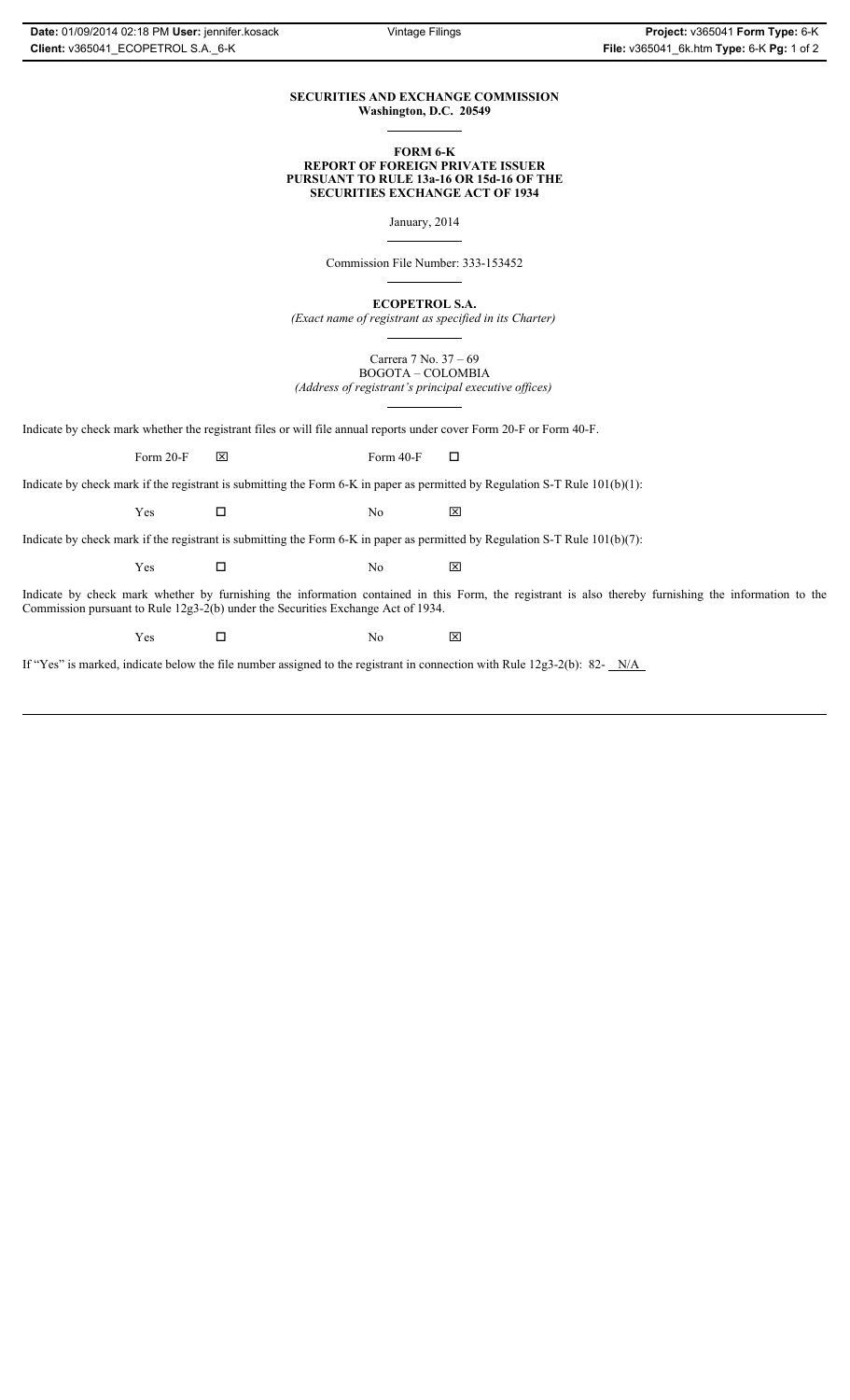# **SIGNATURE**

Pursuant to the requirements of the Securities Exchange Act of 1934, the Registrant has duly caused this report to be signed on its behalf by the undersigned, thereto duly authorized.

Date: January 9, 2014

Ecopetrol S.A.

By: /s/ Magda Manosalva Name: Magda Manosalva Title: Chief Financial Officer